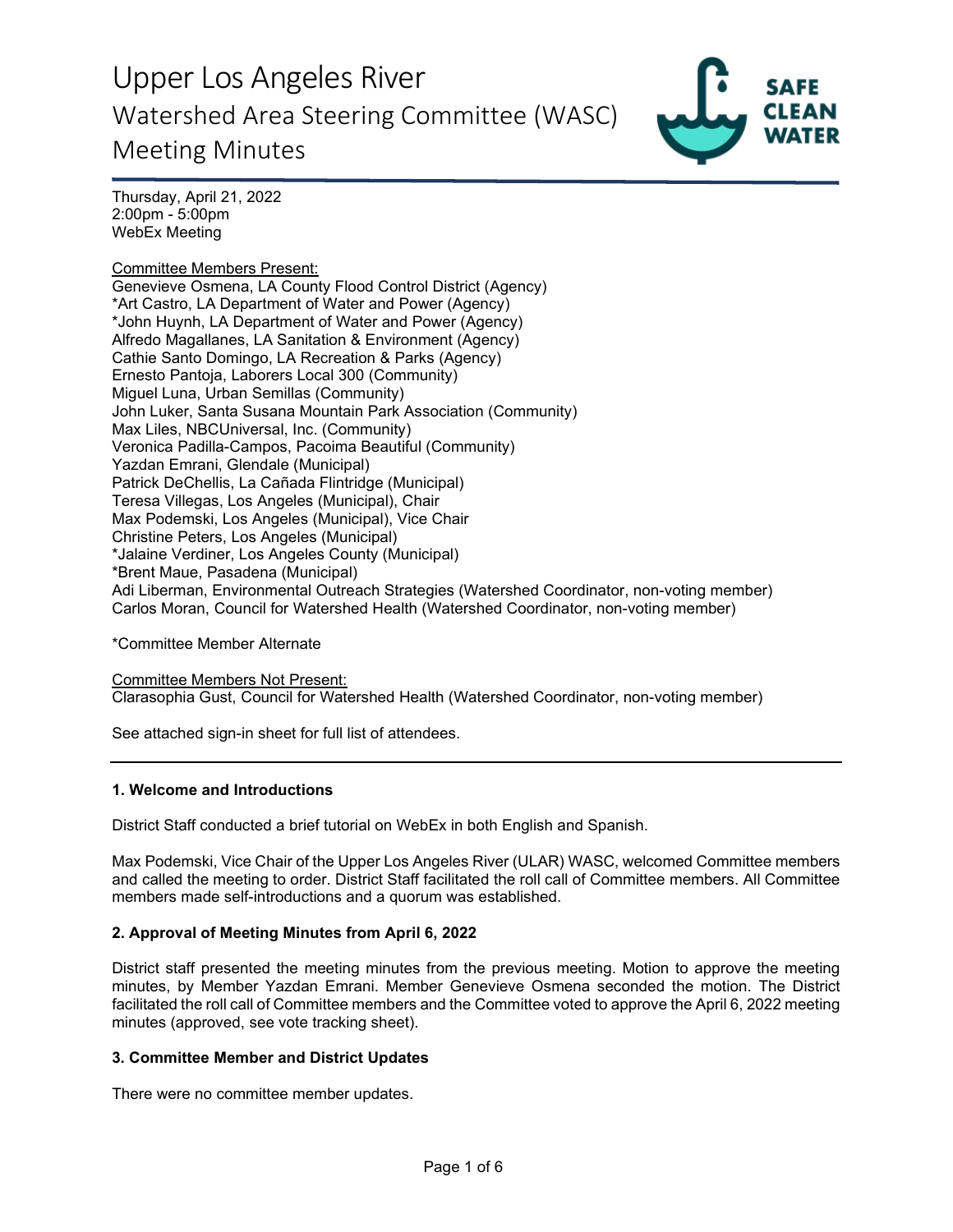

District staff provided an update:

- Quarter 3 Quarterly Reports are due May 15, which should capture all expenditures through March. This applies for projects approved in Round 2 of the Stormwater Investment Plan (SIP) (Fiscal Year (FY) 2021-2022).
- Under the Municipal Program, Annual Plans were due April 1 to the Safe, Clean Water Program (SCWP). Annual Plans are required to receive the Municipal Program revenue. The District intends to add functionality to the existing reporting module to streamline the Annual Plan process. A webinar was conducted in March. The recording of the webinar is available here: <https://safecleanwaterla.org/municipalities/>
- Public Review for the Safe Clean Water Program Guidance ended March 27. The District is now compiling comments and feedback and will present an update on that soon.
- On March 29, the Board of Supervisors voted to continue meeting virtually, acting under the authority of Assembly Bill 361 which authorizes public committees to meet without complying with all the teleconferencing requirements of the Brown Act when the situation warrants it. The Board is reviewing every 30 days and will act to cover all the commissions and committees under their authority.
- The District will be sending out a survey in preparation for potential in-person WASC meetings.
- The Executive Office sent letters of resignation to Committee members who did not adhere to the Board's vaccination policy.
- The ULAR WASC has 8 Infrastructure Program (IP) projects, 5 Scientific Studies (SS), and 2 Technical Resources Program (TRP) projects to consider for the FY22-23 SIP.

## **4. Watershed Coordinator Updates**

Watershed Coordinator Carlos Moran provided an update on watershed coordinator activities (refer to Watershed Coordinators Presentation).

- The Council for Watershed Health is hosting a Schools and Stormwater Symposium on May 19.
- The Integrated Regional Water Management "Water Talks" Program is hosting a series of workshops. Several WASC members will present at the session focused on the Upper Los Angeles River watershed.
- The Watershed Coordinators sent information to the WASC concerning the SIP Project Scenario Tool, which shows the geographic distribution of the proposed projects.

### **5. Ex Parte Communication Disclosures**

Chair Teresa Villegas disclosed meeting with staff from the City of Los Angeles to discuss the projects under consideration for the SIP.

### **6. Public Comment Period**

District Staff compiled all public comment cards received by 5:00pm the day before the meeting, loaded them to the SCWP website, and displayed them on-screen. Public comment cards or other correspondence received after 5:00pm will be added to the meeting minutes.

Gordon Haines (City of Los Angeles Bureau of Sanitation and Environment) provided public comment expressing support for Echo Park Lake Rehabilitation Operation and Maintenance, noting that the project was constructed with funds from Proposition O.

Juan Fregoso (Office of City of Los Angeles Councilmember O'Farrel) provided public comment expressing support for Echo Park Lake Rehabilitation Operation and Maintenance.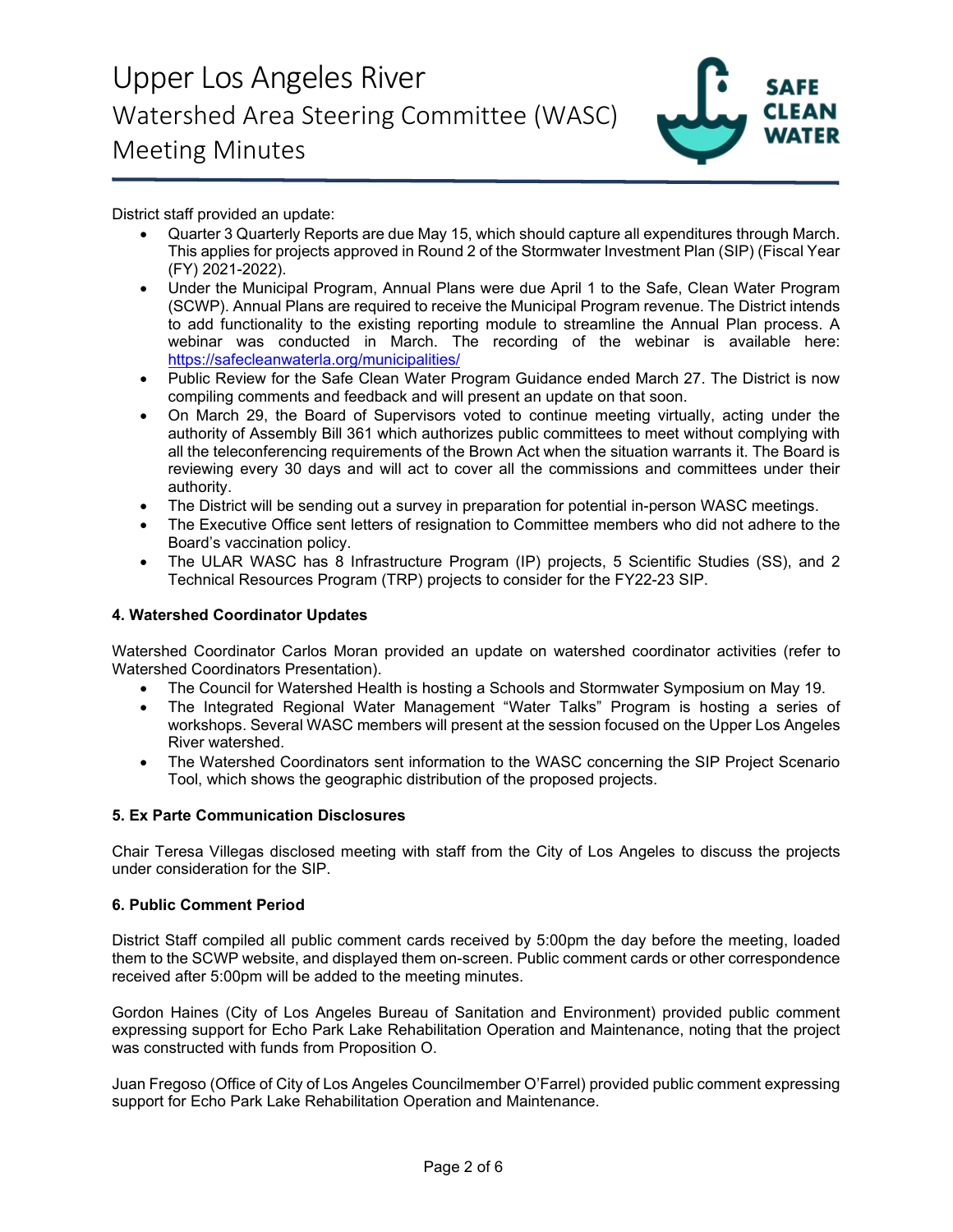

Dawn Petschauer (City of Los Angeles) provided public comment expressing support for the LRS Adaptation Addressing the LA River Study as the Rio Hondo WASC approved the study.

Richard Watson (Regional Pathogen Reduction Study, Project Applicant) provided an update on the Regional Pathogen Reduction Study, which has been approved by five WASCs, omitted by two, and will be considered by two more (including this WASC). The study will move forward in the locations that were approved. Watson emphasized that waiting to determine the study team was by design.

John Jones (East Side Riders Bike Club) provided public comment expressing support for the Watts Civic Center Serenity Greenway.

#### **7. Presentations and Discussion Items:**

#### **a) Upper Los Angeles River Project Prioritization and Selection Discussion for populating the Fiscal Year 2022-23 Stormwater Investment Plan (SCW Portal & Summary of Resources)**

District Staff noted that the LA River Green Infrastructure Project and the Watts Civic Center Serenity Greenway have reallocated their funding request across SIP fiscal years. Members of the WASC have submitted their revised project rankings. District Staff reminded the WASC that two Infrastructure Program (IP) projects from the previous SIP were awarded funding for design plan to submit requests for construction funding in future years. Although they solicited input from projects approved in previous SIPs, the District did not receive responses about whether any may be able to reallocate their funding requests amongst fiscal years. The District encouraged any proponents of previously funded projects who may be present to speak on this.

Member Osmena noted that the revised rankings have resulted in a tie between the two TRP projects under consideration. Member Osmena suggested the WASC approve both. Member Osmena further suggested approving the Top 3 Scientific Studies (SS): Additional Funding Request to Support the LRS Adaptation Addressing the LA River Bacteria TMDL for the ULAR Watershed Management Group, Community Garden Stormwater Capture Investigation, and Maximizing Impact of Minimum Control Measures, observing that all three received high ratings from the Southern California Coastal Water Research Project (SCCWRP) peer review. District Staff shared the funding scenario for 0 IP, Both TRP, and Top 3 SS, which resulted in an allocation of 92% in FY22-23. Because it includes previously approved IP projects, this funding scenario meets the criteria for spending a minimum of 85% on IP projects.

Member Alfredo Magallanes asked the District to show the funding scenario for All IP, 0 TRP, and 0 SS projects, which resulted in allocations of 116%, 119%, and 180% in FY22-23, 23-24, and 24-25, respectively. When excluding the North Hollywood Park Stormwater Capture Project, the fiscal years allocations were not over 100%.

Member Christine Peters suggested reviewing funding scenarios for both TRP, Top 3 SS, and varying numbers of IP projects to better understand how many IP projects the WASC can include in the FY22-23 SIP. The funding scenario for Both TRP, Top 3 SS, and the Top 2 IP projects (Whitsett Fields Park North Stormwater Capture and Reuse and Jackson Elementary School Campus Greening and Stormwater Quality Improvement Projects) resulted in an allocation of 95% for FY22-23. Adding the third ranked IP project, Winery Canyon Channel and Descanso Gardens Stormwater Capture and Reuse Project, resulted in allocations of 96%, 91%, and 80% in FY22-23, FY23-24, and FY24-25. Adding the fourth ranked IP project, Echo Park Lake Rehabilitation Operation and Maintenance, resulted in allocations of 97%, 94%, and 83% in FY22-23, FY23-24, and FY24-25. Adding the fifth ranked IP project, La Crescenta Green Improvement Project, resulted in allocations of 99%, 96%, and 86% in FY22-23, FY23-24, and FY24-25.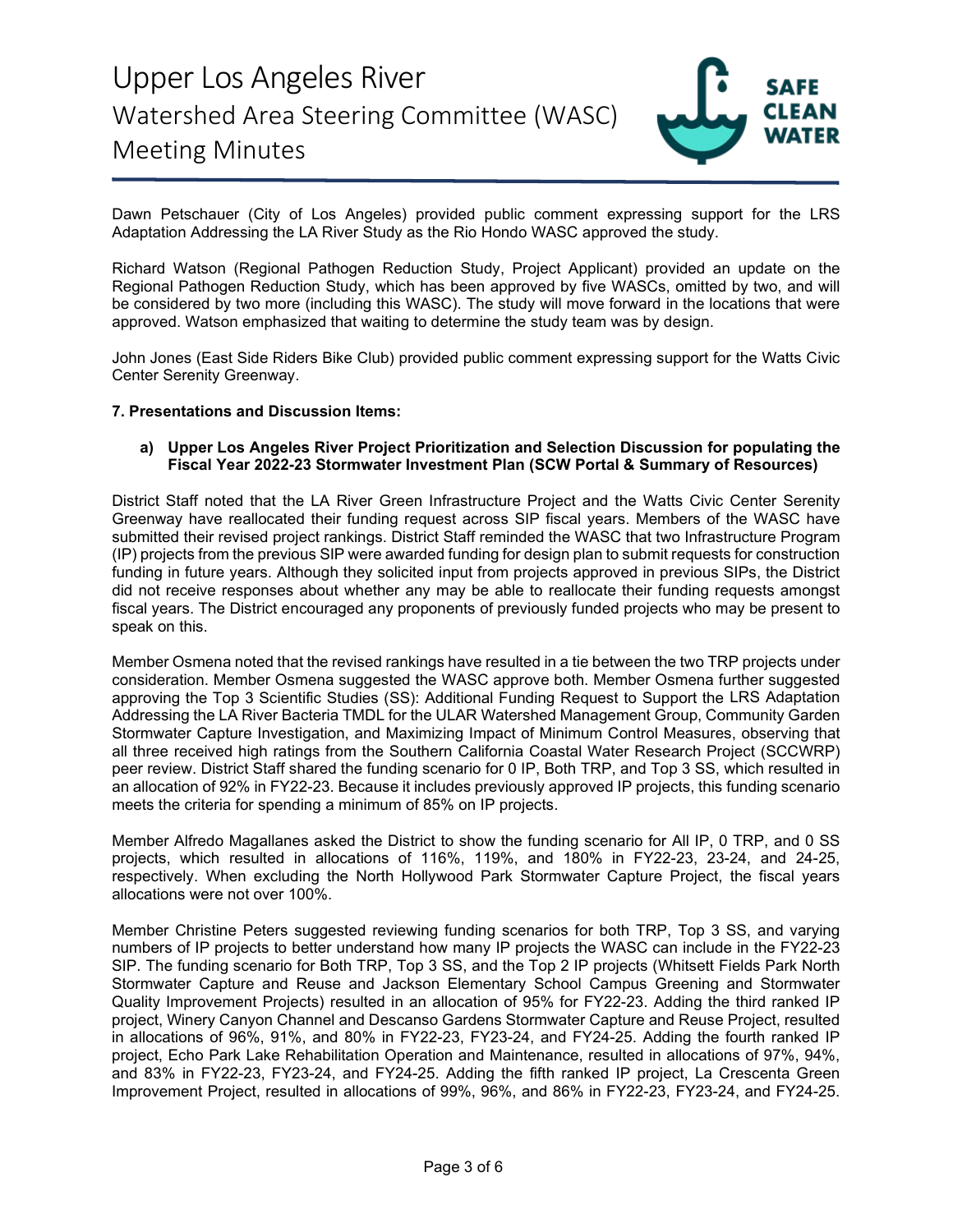

Adding the sixth ranked IP project, Watts Civic Center Serenity Greenway, resulted in allocations of 99%, 98%, and 91% in FY22-23, FY23-24, and FY24-25.

The WASC also considered the funding scenario for Top 5 IP, 0 TRP, and 0 SS which resulted in allocations of 96%, 91%, and 82% in FY22-23, FY23-24, and FY24-25. The funding scenario for Top 6 IP, 0 TRP, and 0 SS resulted in allocations of 96%, 92%, and 86% in FY22-23, FY23-24, and FY24-25.

Watershed Coordinator Moran reminded the WASC that the watershed coordinators know of at least a dozen projects that will be submitted in Round 4 for the WASC's consideration, several of which were developed with support from the Watershed Coordination Team. Watershed Coordinator Moran urged the WASC to consider the implications of decisions about allocations of future year funds result in projects which were developed in close coordination with the Watershed Coordinators and the communities that would benefit be unable to receive funding.

Member Miguel Luna echoed Watershed Coordinator Moran's concerns and cautioned the WASC against spending the entirety of the next three years' funding today. The WASC evaluated the funding scenario for the Top 4 IP, Both TRP, and Top 3 SS, which resulted in allocations of 97%, 94%, and 83% in FY22-23, FY23-24, and FY24-25.

Member Jalaine Verdiner suggested that adding the next two IP projects, La Crescenta Green Improvement Project and Watts Civic Center Serenity Greenway, to the funding scenario wouldn't make much of an impact. The funding scenario for Top 6 IP, Both TRP, and Top 3 SS resulted in allocations of 99%, 98%, and 91% in in FY22-23, FY23-24, and FY24-25. The WASC observed that 4 of the 6 IPs in that list have Disadvantaged Community (DAC) benefits, not including the Winery Canyon Channel and Descanso Gardens Stormwater Capture and Reuse Project or the La Crescenta Green Improvement Project. The WASC consulted the SIP Project Scenario Tool to visualize the locations of the Top 6 IP project compared with the locations of DACs.

Vice Chair Podemski emphasized the WASC's dual responsibilities of funding DAC benefit projects and distributing projects geographically across the Watershed Area. Vice Chair Podemski noted that the WASC has already funded several large projects in North Hollywood, in the vicinity of the Whitsett Fields Park North Stormwater Capture and Reuse Project. Removing the Whitsett Fields Park project from the Top 4 IP funding scenario (3 IP, Both TRP, Top 3 SS) results in allocations of 95%, 88%, and 74% in FY22-23, FY23-24, and FY24-25.

Member Verdiner pointed out that the money being invested by each jurisdiction should be realized in those jurisdiction and asked District Staff to show the previous scenario but add the La Crescent Green Improvement Project. The funding scenario for those 4 IP projects, Both TRP, and Top 3 SS resulted in allocations of 97%, 90%, and 77% in in FY22-23, FY23-24, and FY24-25.

The WASC discussed favoring projects that will contribute matching fundings, so as to maximize the impact of SCWP investments. The WASC observed that the LA River Green Infrastructure Project includes a large request but no matching funds.

Member Luna reminded the committee that equal distribution is not necessarily equitable and emphasized that DACs have contributed to measures such as Measure W without reaping the benefits.

Member Cathie Santo Domingo asked the WASC to consider whether they are comfortable committing so much of future years' funding allocations and expressed a desire to leave "wiggle room" for future years.

The funding scenario for Top 4 IP, Both TRP, and Top 3 SS resulted in allocations of 97%, 94%, and 83% in in FY22-23, FY23-24, and FY24-25.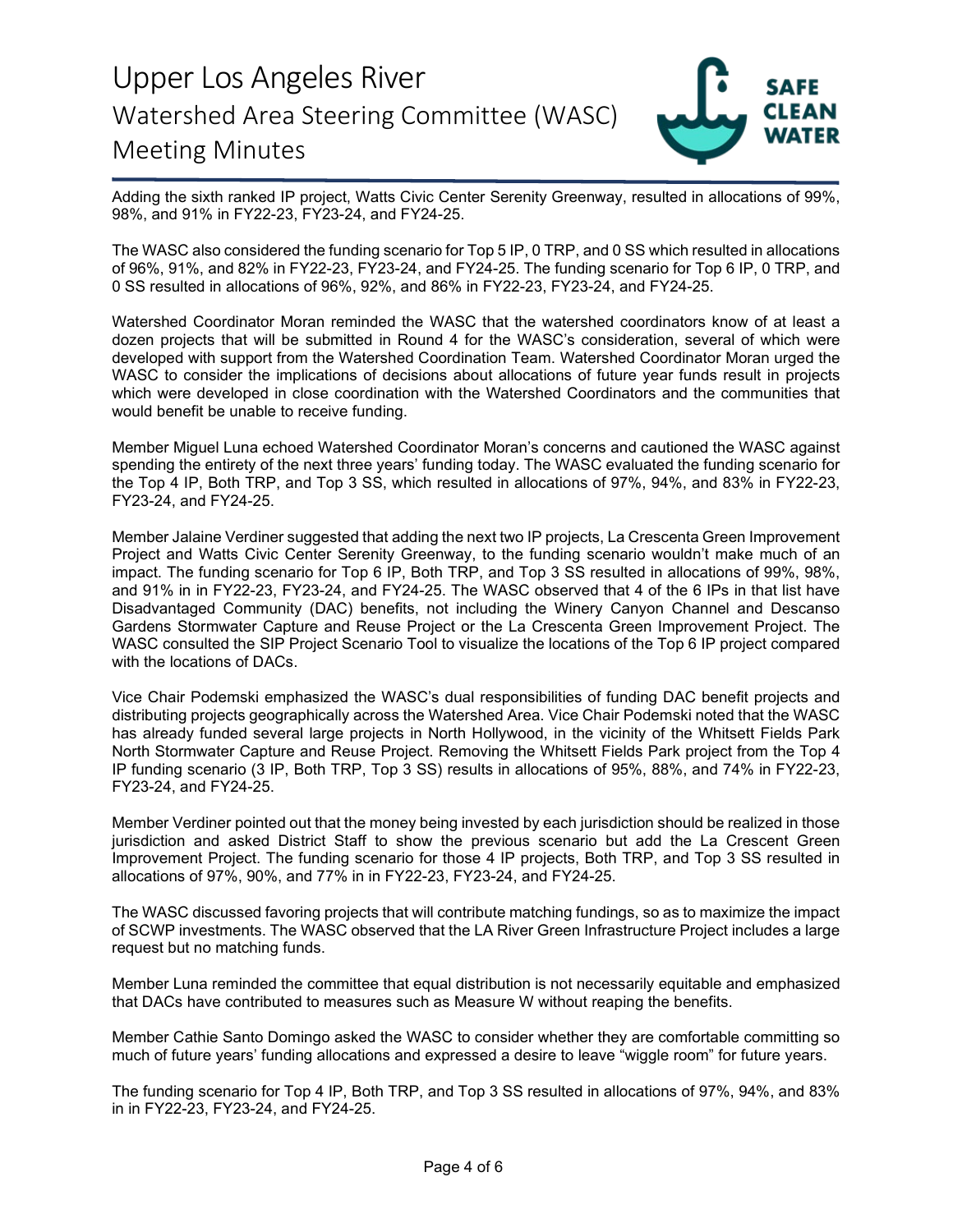

Member Patrick DeChellis observed that the WASC is currently experiencing the repercussions of previous years' decisions. The WASC observed that dropping the fourth ranked IP project results in minimal impacts in future fiscal years. Chair Villegas drew the distinction that the allocations for the FY20-21 and FY21-22 SIPs were below the threshold of concern. Member DeChellis clarified that their comment was in reference to commitments made for future years. The funding scenario for the Top 3 IP, 0 SS, and 0 TRP projects resulted allocations of 93%, 87%, and 76% in FY22-23, FY23-24, and FY24-25.

The WASC considered the funding scenario with for Top 4 IP, 0 TRP, and 0 SS, which resulted in allocations of 94%, 89%, and 79% in FY22-23, FY23-24, and FY24-25. The funding scenario for Top 4 IP, Both TRP, and Top 3 SS resulted in allocations of 97%, 94%, and 83%, 41%, and 22% in FY22-23, FY23-24, FY24- 25, FY25-26, and FY26-27. The group observed how the LA River Green Infrastructure Project would ramp up its spending over time and weighed it in relation to the Whitsett Fields Park North Stormwater Capture and Reuse Project which also requests a large amount of funding that benefits DACs.

Member Maue again cautioned the WASC against overcommitting funds for future years. The Whitsett Fields Park North Stormwater Capture and Reuse Project totals \$8.4 million and includes matching funds, as opposed to the LA River Green Infrastructure Project which totals \$31.8 million and does not include matching. The funding scenario which includes the Top 4 IP projects and the LA River Green Infrastructure Projects (5 IP total) in addition to Both TRP and Top 3 SS resulted in allocations of 98%, 96%, 94%, 55%, and 66% in FY22-23, FY23-24, FY24-25, FY25-26, and FY26-27.

Member Huynh reminded the WASC that they started FY22-23 SIP deliberations with 89% already allocated. The WASC reviewed the funding scenario with the LA River Green Infrastructure removed and the third ranked SS removed: Top 4 IP, Both TRP, Top 2 SS resulted in allocations of 97%, 92%, 81%, 40%, and 22% in FY22-23, FY23-24, FY24-25, FY25-26, and FY26-27.

In past years, the District has cautioned the WASC against allocating more than 80% of their SIP. If the WASC approves a SIP with high commitments, they may not be able to fund a large IP project for a number of years.

The committee revisited the funding scenario for the Top 4 IP, Both TRP, and Top 3 SS. Adding the Watts Civic Center Serenity Greenway (5 IP total, Both TRP, Top 3 SS) changes the allocations to 98% and 95% for FY22-23 and FY23-24. Removing the third ranked SS (5 IP, Both TRP, Top 2 SS) resulted in allocations of 97% and 93% in FY22-23 and FY23-24. The WASC observed that both scenarios result in an availability of approximately \$2.6 million for next year.

Chair Villegas noted that as the largest Watershed Area, the ULAR WASC's strength is their ability to fund a great variety of projects.

### **8. Public Comment Period**

Dr. Shahriar Eftekharzadeh (North Hollywood Park Stormwater Capture, Project Applicant) provided public comment that Los Angeles Department of Water and Power submitted the same project last year for a higher funding request and it was very well received by the WASC. Dr. Eftekharzadeh questioned why the WASC isn't considering the project this year, even though the funding request is much lower. Dr. Eftekharzadeh noted that the WASC previously approved projects that did not contribute much to water quality benefits.

Chair Villegas noted that Eftekharzadeh's project did score as an eligible project. The Chair reminded that the North Hollywood Park Stormwater Capture project was submitted without partnership or permission from the City of Los Angeles that is responsible for the parcel where the project was proposed to be located.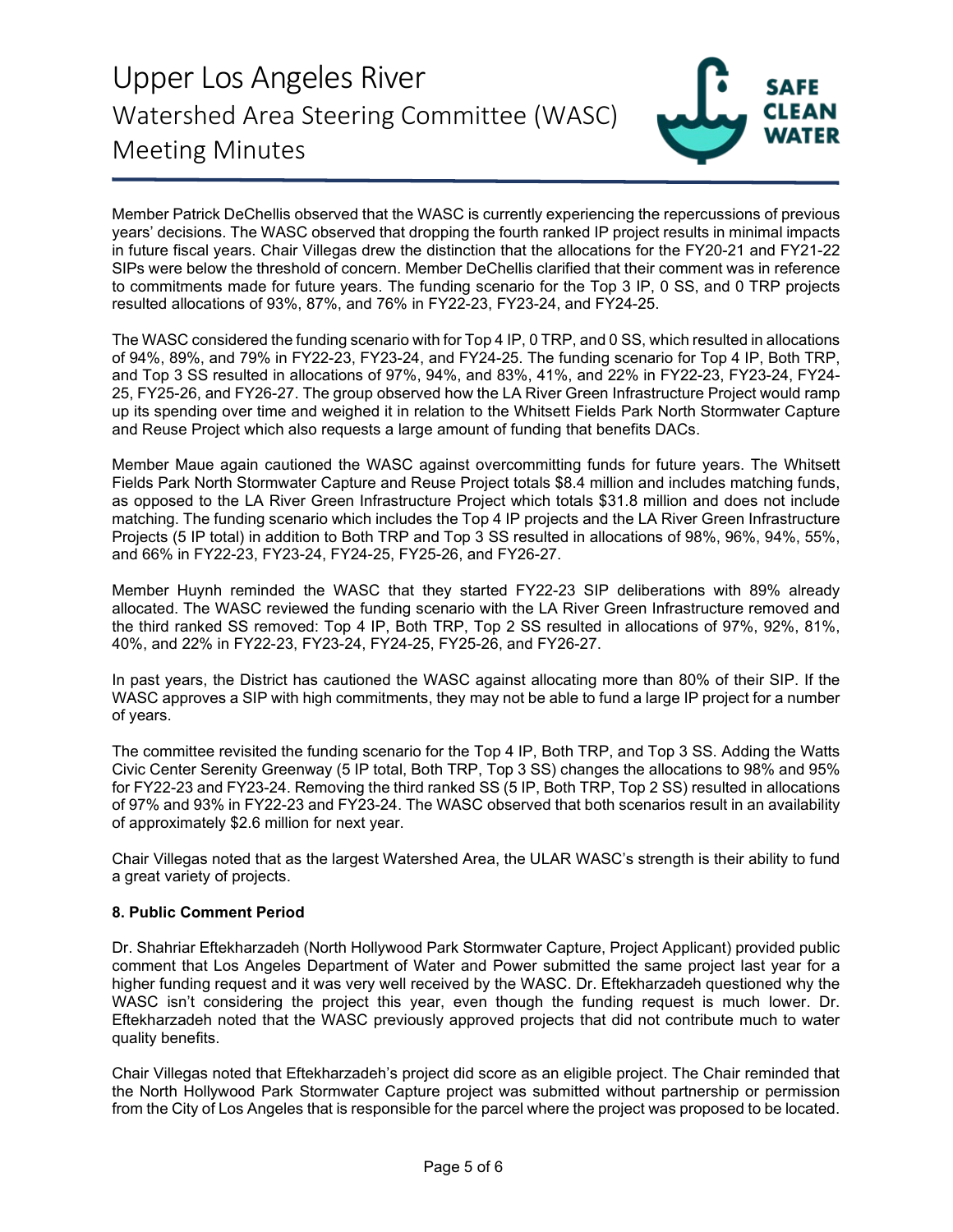

The Chair expressed that both the Scoring Committee and the Watershed Area Steering Committee had deliberated appropriately, and that the Chair felt the criticism was unwarranted.

### **9. Voting Items**

#### **a) Approve the final Fiscal Year 2022-23 Stormwater Investment Plan funding recommendations for the ULAR Watershed Area and approve submission to the Regional Oversight Committee for review**

Member DeChellis made a motion to approve the FY22-23 SIP for the ULAR WASC including the Top 4 IP and Watts Civic Center Serenity Greenway, Both TRP and Top 3 SS (5 IP total, Both TRP, Top 3 SS):

Infrastructure Program projects:

- Winery Canyon Channel and Descanso Gardens Stormwater Capture and Reuse Project,
- Watts Civic Center Serenity Greenway,
- Jackson Elementary Campus Greening and Stormwater Quality Improvement Project,
- Whitsett Fields Park North Stormwater Capture Project, and
- Echo Park Lake Rehabilitation Operation and Maintenance
- Scientific Studies:
	- Additional Funding Request to Support the LRS Adaptation Addressing the LA River Bacteria TMDL for the ULAR Watershed Management Group,
	- Maximizing the Impact of Minimum Control Measures, and
	- Community Garden Stormwater Capture Investigation

Technical Resources Program projects:

- Camino Verde Pocket Park Regional Stormwater Capture Demonstration Project, and
- San Fernando Calles Verdes.

Member Pantoja seconded the motion. District Staff reiterated the allocations are 98%, 95%, 88%, 44%, and 23% for FY22-23, FY23-24, FY24-25, FY25-26, and FY26-27, respectively. District Staff noted that the selected projects meet the ratio criteria for program distribution and DAC benefits. The District facilitated the roll call of Committee members and the Committee voted to approve the final FY22-23 SIP funding recommendations for the ULAR Watershed Area and approve submission to the Regional Oversight Committee for review (approved, see vote tracking sheet).

Note that the FY22-23 SIP would result in the following allocations assuming funding construction costs for the two projects that were previously awarded design funds only: 98%, 95%, 97%, 59%, and 30% in FY22- 23, FY23-24, FY24-25, FY25-26, and FY26-27. This scenario is not the final SIP but a means for future ULAR WASC discussions.

#### **10. Items for Next Agenda**

There is no upcoming meeting scheduled. The meeting on Wednesday, May 4 would have been needed if the WASC did not vote on the SIP. The next meeting date is to be determined.

District Staff will reach out to the WASC to determine a location for the potentially in-person meeting.

#### **11. Adjournment**

Chair Villegas thanked WASC members and the public for their attendance and participation and adjourned the meeting.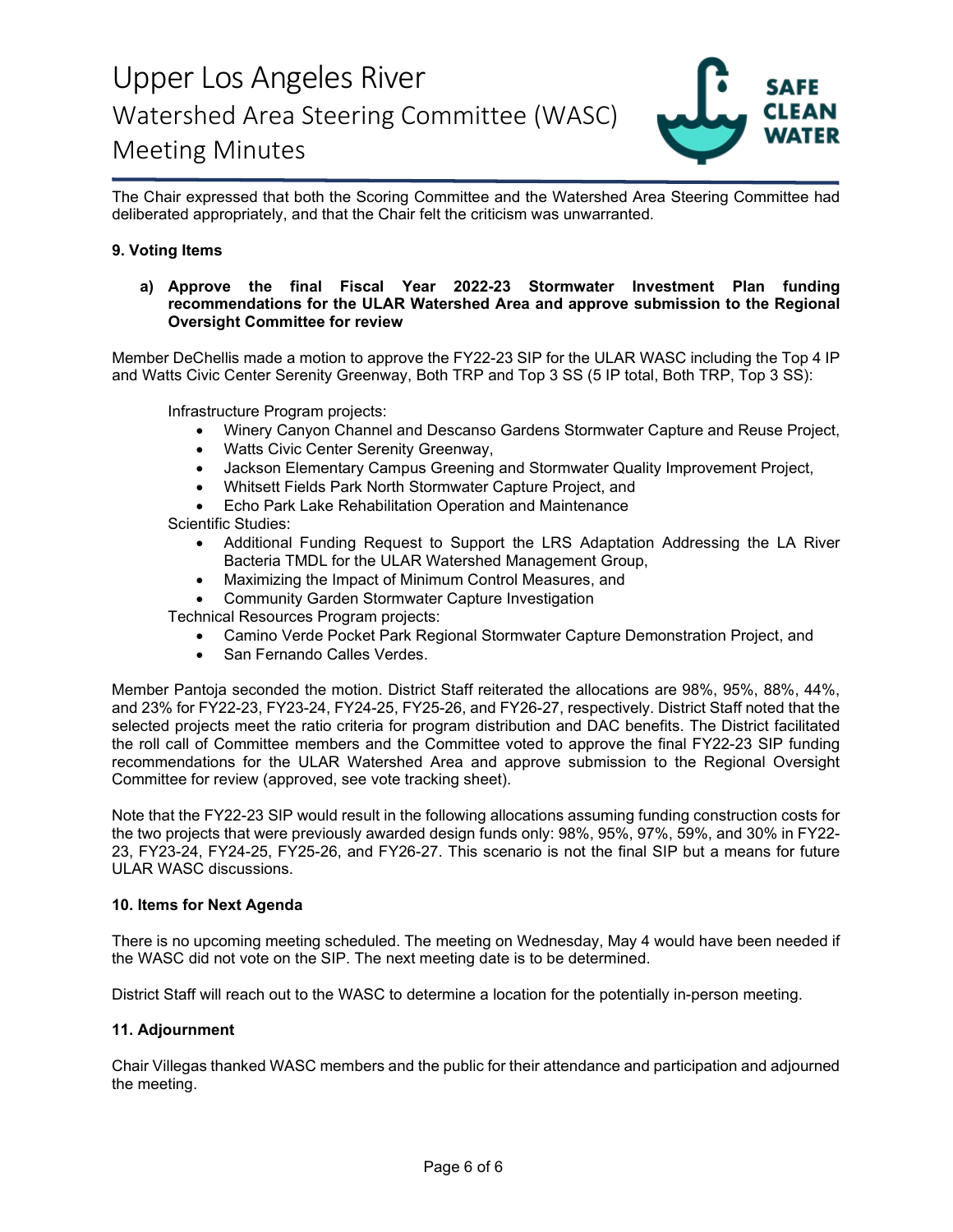| Upper Los Angeles River - April 21, 2022                 |                                          |                          |                           |                       |                           |                                            |                                                                                                                                                       |
|----------------------------------------------------------|------------------------------------------|--------------------------|---------------------------|-----------------------|---------------------------|--------------------------------------------|-------------------------------------------------------------------------------------------------------------------------------------------------------|
|                                                          |                                          | <b>Quorum Present</b>    |                           |                       |                           | <b>Voting Items</b>                        |                                                                                                                                                       |
| <b>Member Type</b>                                       | <b>Position</b>                          | Member                   | Voting/<br>Present?       | Alternate             | Voting/<br>Present?       | Approve 4-6-2022<br><b>Meeting Minutes</b> | Approve the Final FY22-23<br><b>ULAR SIP funding</b><br>recommendations (5 IP, 3<br>Top SS, All TRP) & approve<br>submission to the ROC for<br>review |
| Agency                                                   | <b>FCD</b>                               | Genevieve Osmena         | $\boldsymbol{\mathsf{x}}$ | Ramy Gindi            |                           | $\mathsf{v}$                               | $\mathsf{v}$                                                                                                                                          |
| Agency                                                   | Water Agency                             | Delon Kwan               |                           | Art Castro            | $\boldsymbol{\mathsf{x}}$ | a                                          | y                                                                                                                                                     |
| Agency                                                   | Groundwater / Water Agency 2             | Paul Liu                 |                           | John Huynh            | X                         | $\mathsf{v}$                               | y                                                                                                                                                     |
| Agency                                                   | Sanitation                               | Alfredo Magallanes       | $\boldsymbol{\mathsf{x}}$ | Michael Scaduto       |                           | $\mathsf{v}$                               | y                                                                                                                                                     |
| Agency                                                   | Open Space                               | Cathie Santo Domingo     | $\boldsymbol{\mathsf{x}}$ | Javier Solis          |                           | $\mathsf{v}$                               | $\mathsf{v}$                                                                                                                                          |
| <b>Community Stakeholder</b>                             | At Large                                 | Ernesto Pantoja          | $\pmb{\times}$            | Sergio Rascon         |                           | $\mathsf{v}$                               | $\mathsf{v}$                                                                                                                                          |
| <b>Community Stakeholder</b>                             | At Large                                 | Miguel Luna              | $\mathsf{x}$              | Yvette Lopez-Ledesma  |                           | a                                          | y                                                                                                                                                     |
| <b>Community Stakeholder</b>                             | Environment                              | John Luker               | $\boldsymbol{\mathsf{x}}$ | Wendi Gladstone       |                           | $\mathsf{v}$                               | $\mathsf{v}$                                                                                                                                          |
| <b>Community Stakeholder</b>                             | Business                                 | Max Liles                | $\boldsymbol{\mathsf{x}}$ |                       |                           | $\mathsf{v}$                               | y                                                                                                                                                     |
| <b>Community Stakeholder</b>                             | F١                                       | Veronica Padilla-Campos  | $\boldsymbol{\mathsf{x}}$ | Felipe Escobar        |                           |                                            | n                                                                                                                                                     |
| <b>Municipal Members</b>                                 | Glendale                                 | Yazdan Emrani            | $\pmb{\times}$            |                       |                           | $\mathsf{v}$                               | $\mathsf{v}$                                                                                                                                          |
| <b>Municipal Members</b>                                 | La Canada Flintridge                     | <b>Patrick DeChellis</b> | $\boldsymbol{\mathsf{x}}$ | Maged El-Rabaa        |                           | $\mathsf{v}$                               | y                                                                                                                                                     |
| <b>Municipal Members</b>                                 | Los Angeles                              | <b>Teresa Villegas</b>   | $\boldsymbol{\mathsf{x}}$ | Barbara Romero        |                           |                                            | $\mathsf{v}$                                                                                                                                          |
| <b>Municipal Members</b>                                 | Los Angeles                              | Max Podemski             | $\mathsf{x}$              | <b>Ackley Padilla</b> |                           | v                                          | y                                                                                                                                                     |
| <b>Municipal Members</b>                                 | Los Angeles                              | <b>Christine Peters</b>  | $\boldsymbol{\mathsf{x}}$ | Rafael Prieto         |                           | a                                          | $\mathsf{v}$                                                                                                                                          |
| <b>Municipal Members</b>                                 | Los Angeles County                       | Mark Lombos              |                           | Jalaine Q Verdiner    | x                         | $\mathsf{v}$                               | $\mathsf{v}$                                                                                                                                          |
| <b>Municipal Members</b>                                 | Pasadena                                 | Kris Markarian           |                           | Brent Maue            | X                         | a                                          | $\mathsf{v}$                                                                                                                                          |
| <b>Watershed Coordinator</b><br><b>Non-Voting Member</b> | <b>Environmental Outreach Strategies</b> | Adi Liberman             | X                         |                       |                           |                                            |                                                                                                                                                       |
| <b>Watershed Coordinator</b>                             |                                          |                          |                           |                       |                           |                                            |                                                                                                                                                       |
| <b>Non-Voting Member</b>                                 | Council for Watershed Health             | Clarasophia Gust         |                           |                       |                           |                                            |                                                                                                                                                       |
| <b>Watershed Coordinator</b>                             |                                          |                          |                           |                       |                           |                                            |                                                                                                                                                       |
| <b>Non-Voting Member</b>                                 | Council for Watershed Health             | Carlos Moran             | $\boldsymbol{\mathsf{x}}$ |                       |                           |                                            |                                                                                                                                                       |
| <b>Total Non-Vacant Seats</b>                            |                                          | 17                       |                           |                       | Yes (Y)                   | 11                                         | 16                                                                                                                                                    |
| <b>Total Voting Members Present</b>                      |                                          | 17                       |                           |                       | No(N)                     | $\overline{0}$                             | $\overline{1}$                                                                                                                                        |
| Agency                                                   |                                          | $5\phantom{.}$           |                           |                       | Abstain (A)               | $\overline{A}$                             | $\overline{0}$                                                                                                                                        |
| <b>Community Stakeholder</b>                             |                                          | $5\phantom{1}$           |                           |                       | Total                     | 15                                         | 17                                                                                                                                                    |
| <b>Municipal Members</b>                                 |                                          |                          |                           |                       |                           | Approved                                   | Approved                                                                                                                                              |